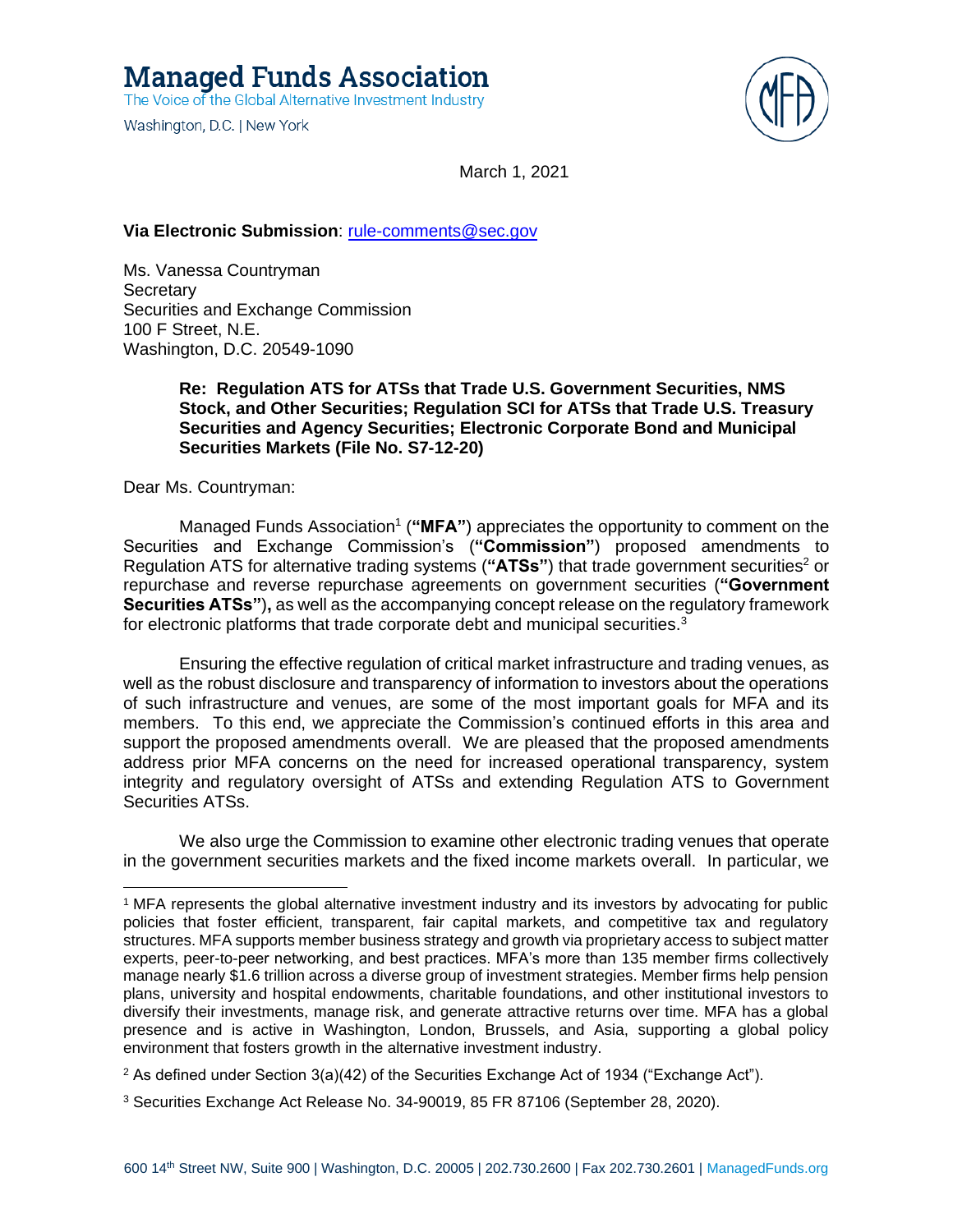Ms. Countryman March 1, 2021 Page 2 of 10

note that certain trading venues that utilize request-for-quote ("**RFQ**") or streaming quote protocols in the cash Treasury market resemble multiple-to-multiple markets and have significant volume traded on them. While electronic trading systems broadly should not be captured as ATSs, the Commission should consider how similarly situated entities might be treated in a more similar manner to improve the efficiency and resiliency of trading in government securities. We therefore recommend that the Commission examine and review the oversight framework of certain government securities trading venues not covered by the proposed amendments to Regulation ATS for Government Securities ATSs. Finally, MFA welcomes the Commission's examination and review of important issues raised in the concept release for the trading of corporate debt and municipal securities, including the oversight of corporate bond and municipal securities electronic trading venues, and industry standards for reporting "electronic trade volumes."

#### **I. Proposed Amendments to Regulation ATS for Government Securities ATSs**

MFA has long been an advocate for sensible regulation of trading venues and robust disclosure and transparency to investors about the operation of such venues. Importantly, MFA supported the Commission's proposal to amend the regulatory requirements in Regulation ATS applicable to ATSs that transact in National Market System (**"NMS"**) stocks (the "Reg ATS Proposal").<sup>4</sup> In our comments on the Reg ATS Proposal, we recommended that the framework set out for ATSs in NMS stocks should be extended to include ATSs that trade fixed income securities, including government securities. We are pleased that the Commission is proposing such an extension.

In the time since the Reg ATS Proposal was adopted, and as the Commission notes, ATSs have become a significant source of orders and trading interest for government securities and now operate in a manner similar to that of markets that trade NMS stocks in terms of automation and speed of trading, the use of limit order books, order types, algorithms. connectivity, data feeds, and the active participation of principal trading firms. Despite this, ATSs that trade only government securities and register as broker-dealers or are banks are currently exempt from exchange registration and are not required to comply with Regulation ATS. In addition, ATSs that trade both government securities and non-government debt securities (*e.g.*, corporate bonds) are not subject to all the provisions of Regulation ATS, such as the heightened disclosure requirements and the fair access requirements, and are not subject to Regulation Systems Compliance and Integrity (**"Regulation SCI"**).

MFA therefore supports removing the exemption for currently exempted Government Securities ATSs and amending Regulation ATS for Government Securities ATSs to extend important investor protections to subscribers of such ATSs, and to enhance the regulatory oversight of Government Securities ATSs overall.<sup>5</sup>

<sup>4</sup> *See* letter from Stuart J. Kaswell, Executive Vice President & Managing Director, General Counsel, Managed Funds Association and Jiri Krol, Deputy CEO, Global Head of Government Affairs, Alternative Investment Management Association to Brent J. Fields, Secretary, SEC on February 26, 2016 on Regulation of NMS Stock ATSs, available at [https://www.managedfunds.org/letters/mfa-submits-joint](https://www.managedfunds.org/letters/mfa-submits-joint-letter-to-sec-on-regulation-ats/)[letter-to-sec-on-regulation-ats/](https://www.managedfunds.org/letters/mfa-submits-joint-letter-to-sec-on-regulation-ats/) (**"Reg ATS Letter"**).

<sup>5</sup> Significantly, the proposal would: (1) eliminate the exemption from compliance with Regulation ATS; (2) require the filing of new public Form ATS-G; (3) apply the fair access rule under Rule 301(b)(5) of Regulation ATS (**"Fair Access Rule"**) to Government Securities ATSs that meet certain volume thresholds in U.S. Treasury Securities or in a debt security issued or guaranteed by a U.S. executive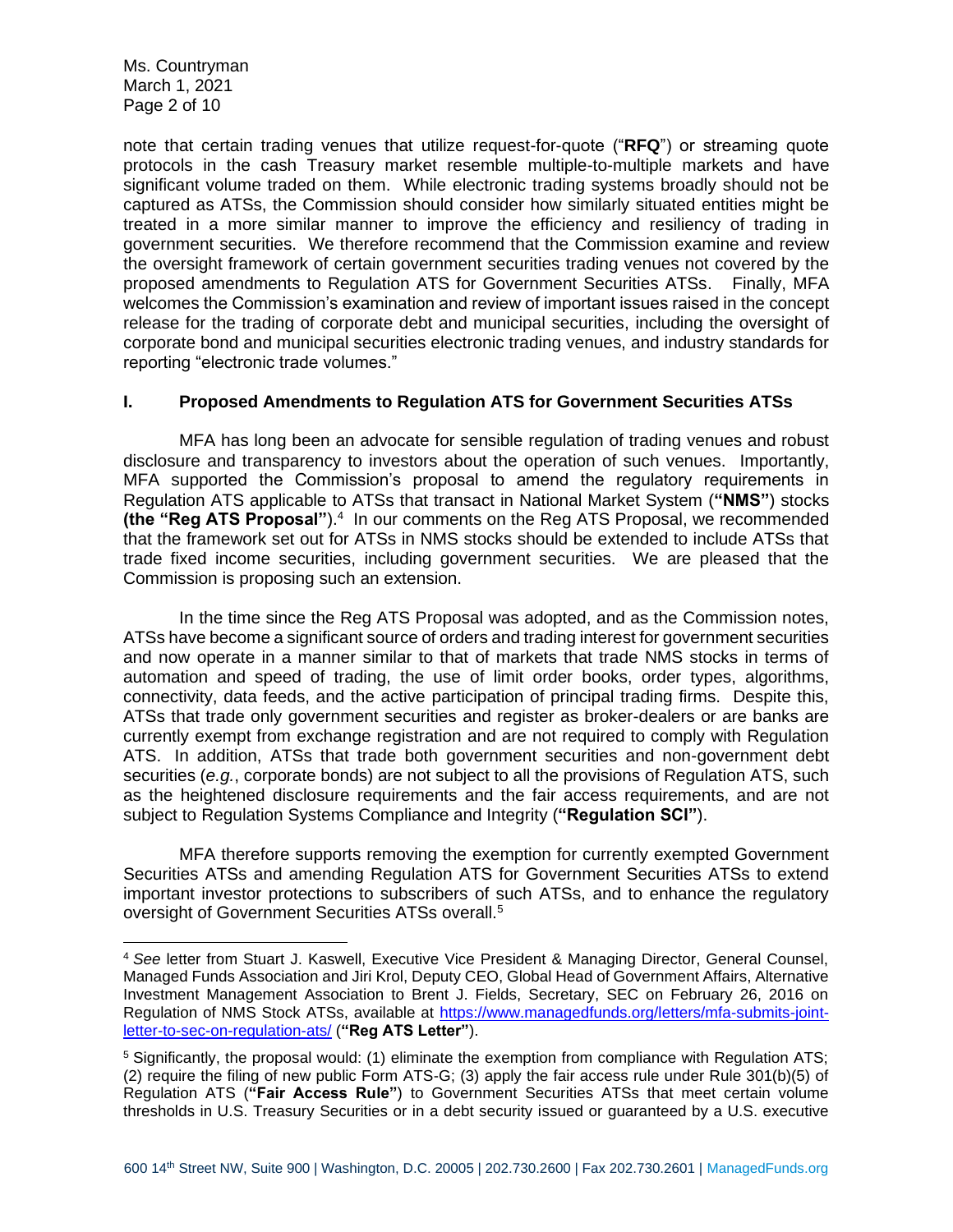Ms. Countryman March 1, 2021 Page 3 of 10

# **A. Application of Regulation ATS Investor Protections**

The application of Regulation ATS to Government Securities ATSs would trigger certain requirements including, significantly, requiring the adoption of written safeguards and written procedures to protect confidential trading information and the separation of ATS functions from other broker-dealer functions, including principal and customer trading.<sup>6</sup> MFA supports this aspect of the proposal. The safeguarding of trading information is critical to MFA members. We believe requiring currently exempted Government Securities ATSs to adopt written safeguards and written procedures to protect subscribers' confidential trading information and to separate ATS functions from other broker-dealer functions can help protect the integrity of a subscriber's confidential trading information that could otherwise be at risk of unauthorized disclosure and subject to potential misuse. Such safeguards and practices also can help prevent the sharing of confidential subscriber trading information by ATSs with other customers or having the operator of the ATS use the confidential trading information of other subscribers to advantage its own trading on the ATS.<sup>7</sup>

# **B. Application of Fair Access Rule to Government Securities ATSs**

The Fair Access Rule currently only applies to the trading of NMS stocks, equity securities that are not NMS stocks and for which transactions are reported to an SRO, municipal securities, and corporate debt securities, but not to trading in government securities. Therefore, currently there is no mechanism to prevent Government Securities ATSs from unreasonably denying or limiting subscribers' access to an ATS that is a significant market for government securities.<sup>8</sup> The proposed amendments would extend the Fair Access Rule to such securities.<sup>9</sup>

agency, or government-sponsored enterprise (**"Agency Securities"**); and (4) amend Regulation SCI to apply it to ATSs that meet certain volume thresholds.

<sup>&</sup>lt;sup>6</sup> Other requirements include requiring such systems to permit the examination and inspection of its premises, systems, and records, and cooperate with the examination, inspection, or investigation of subscribers; making and keeping certain records and preserving records; and periodically reporting certain information about transactions on the ATS and information about certain activities on Form ATS-R within 30 calendar days after the end of each calendar quarter in which the market has operated.

<sup>&</sup>lt;sup>7</sup> We believe that other aspects of the new investor protection requirements on Government Securities ATSs also could prove beneficial to MFA members and other investors. For example, requiring currently exempted Government Securities ATSs to comply with the recordkeeping and reporting requirements of Regulation ATS and requiring such ATSs to file a confidential Form ATS-R with the Commission can improve the Commission's ability to monitor currently exempted Government Securities ATSs and improve its oversight of the market for government securities execution services overall.

<sup>&</sup>lt;sup>8</sup> An ATS subject to the Fair Access Rule under Regulation ATS must, among other things, establish written standards for granting access to trading on its systems and apply these standards fairly, and is prohibited from unreasonably prohibiting or limiting any person with respect to trading in a stated security when that trading exceeds certain volume thresholds.

<sup>9</sup> Specifically, under the proposed amendments, a Government Securities ATS would be subject to the Fair Access Rule if during at least four of the preceding six calendar months, the Government Securities ATS had: (1) with respect to U.S. Treasury Securities, five percent or more of the average weekly dollar volume traded in the United States as provided by the self-regulatory organization to which such transactions are reported, and (2) with respect to Agency Securities, five percent or more of the average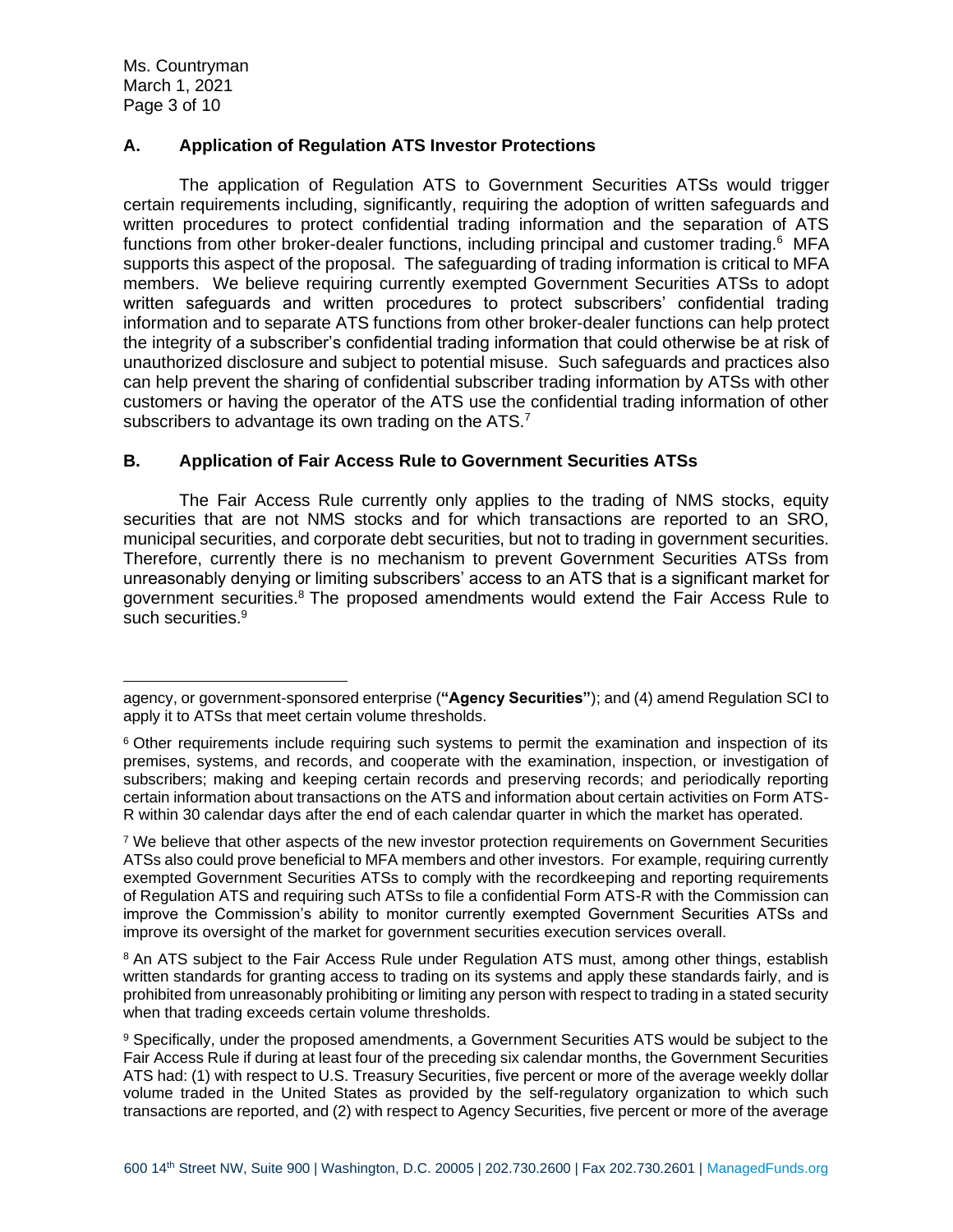Ms. Countryman March 1, 2021 Page 4 of 10

MFA supports applying the Fair Access Rule to Government Securities ATSs. We agree with the Commission that the principles underlying the Fair Access Rule are equally relevant to a Government Securities ATS and that amending the Fair Access Rule to include the trading of U.S. Treasury Securities and Agency Securities would help ensure the fair treatment of potential and current subscribers to ATSs that consist of a large percentage of trading volume in these two securities. Extending the Fair Access Rule to Government Securities ATSs also can prevent discriminatory actions that could hurt investors lacking access to an ATS by limiting trading venue options for these investors, potentially resulting in higher trading costs and the reduction in trading efficiency.

## **C. Proposed Form ATS-G for Government Securities ATSs**

As discussed above, MFA supported expanding the application of the Reg ATS Proposal to ATSs that trade fixed income securities, including government securities. In our Reg ATS Letter, we stated that doing so would greatly enhance transparency and provide important disclosures to market participants, regulators and the public about increasingly important venues in government securities. We believe those views are still relevant today, and probably more relevant given the increase in the amount of information and market data available, and the increase in automation of trading in government securities since the adoption of the Reg ATS Proposal. In addition, many of the concerns surrounding potential conflicts of interest that arise between an ATS and the activities of its bank/broker-dealer operator and affiliates, and the transparency of an ATS's operations, are equally relevant with respect to ATSs that transact in government securities, as with NMS Stock ATSs.

The Commission notes that given the similarities of operations between NMS Stock ATSs and Government Securities ATSs, almost all requests for information on proposed Form ATS-G are similar to or derived from Form ATS-N.<sup>10</sup> Specifically, Form ATS-G would require a Government Securities ATS to publicly disclose information about its manner of operations and the ATS-related activities of the registered broker-dealer or government securities broker or dealer that operates the ATS and its affiliates - all critical information for investors.

For these reasons, we strongly support requiring Government Securities ATSs to file public disclosures on new Form ATS-G. We believe the Form ATS-G disclosures would provide important information to investors regarding how orders are handled and any potential conflicts of interest that may arise from the ATS-related activities of the broker-dealer operator or its affiliates and, in turn, assist market participants in selecting Government Securities ATSs for their orders. The disclosures also can better inform the Commission and other regulators about the activities of Government Securities ATSs and their role in the government securities

daily dollar volume traded in the United States as provided by the self-regulatory organization to which such transactions are reported.

 $10$  The Commission notes that certain requests have been tailored for Government Securities ATSs and that there are certain differences between the two forms. These differences include that (1) Form ATS-G does not have an item corresponding to Part III, Item 16 (Routing) of Form ATS-N; (2) Form ATS-G does not have an item corresponding to Part III, Item 24 (Order Display and Execution Access) of Form ATS-N as the associated rule is inapplicable to government securities; and (3) Form ATS-G added proposed Part III, Item 16 requiring information about non-government securities markets (*e.g.*, futures, currencies, swaps, corporate bonds) used in conjunction with the ATS.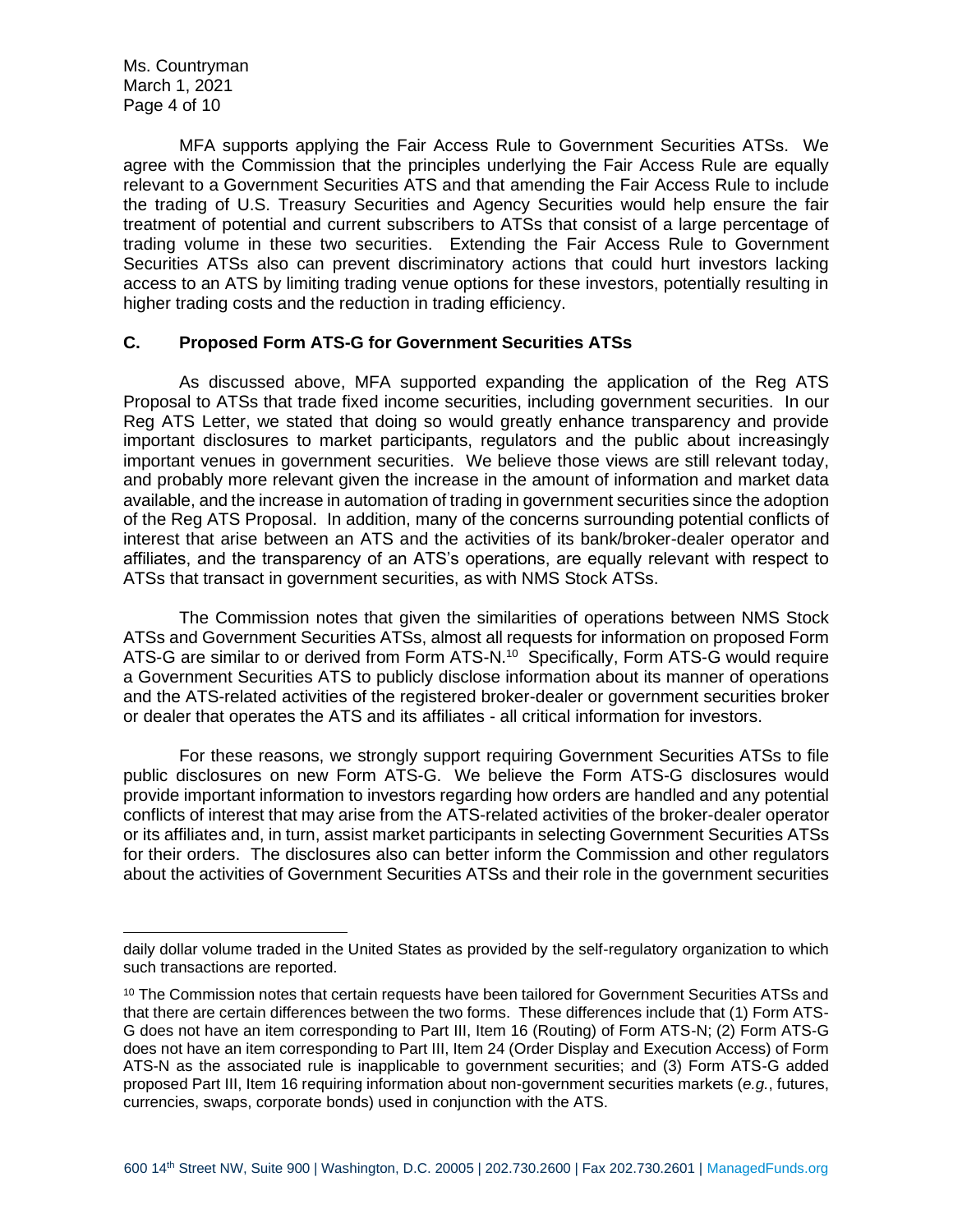Ms. Countryman March 1, 2021 Page 5 of 10

markets, which in turn, would facilitate better regulatory oversight of these ATSs and the markets to the benefit of investors.

The proposal states that the Commission considered several alternatives to the proposal, including: (1) requiring currently exempted Government Securities ATSs to file Form ATS, but not publicly disclosing Form ATS; (2) requiring Government Securities ATSs to file proposed Form ATS-G, but treating the information as confidential; and (3) requiring differing levels of public disclosure by Government Securities ATSs depending on their trading volume. MFA does not support such alternatives. We believe that public disclosure of the information on Form ATS-G will be significant and any alternative that would limit or impede such disclosure would be detrimental to achieving the Commission's transparency goals. We also believe that requiring different levels of disclosure among Government Securities ATSs based on their trading volume could result in a complex and confusing system of disclosure for market participants.

# **D. Proposed Amendments to Regulation SCI for Government Securities ATSs**

The proposal would amend Regulation SCI to expand the definition of "SCI alternative trading system" to include Government Securities ATSs.<sup>11</sup> A Government Securities ATS that meets the proposed amended definition would fall within the definition of "SCI entity" and, as a result, would be subject to the requirements of Regulation SCI.<sup>12</sup>

MFA supports extending Regulation SCI to Government Securities ATSs. We agree with the Commission that in light of the increasing automation of the government securities market and the operational similarities between many Government Securities ATSs and NMS Stock ATSs, it would be appropriate to apply the requirements of Regulation SCI to Government Securities ATSs. We also agree that the proposed extension of Regulation SCI could help strengthen the infrastructure and improve the resiliency of the automated systems of Government Securities ATSs that are important to the government securities markets.<sup>13</sup>

<sup>&</sup>lt;sup>11</sup> A Government Securities ATS would have to meet certain volume thresholds, specifically that during at least four of the preceding six calendar months, the Government Securities ATS had: (1) with respect to U.S. Treasury securities, five percent or more of the average weekly dollar volume traded in the U.S. as provided by the SRO to which such transactions are reported or (2) with respect to Agency Securities, five percent or more of the average daily dollar volume traded in the U.S. as provided by the SRO to which such transactions are reported.

<sup>&</sup>lt;sup>12</sup> Regulation SCI requires SCI entities to establish, maintain and enforce written policies and procedures reasonably designed to ensure that their key automated systems have levels of capacity, integrity, resiliency, availability, and security adequate to maintain their operational capability and promote the maintenance of fair and orderly markets. Regulation SCI also requires SCI entities to take appropriate corrective action when systems issues occur; provide certain notifications and reports to the Commission regarding systems problems and systems changes; inform members and participants about systems issues; conduct business continuity and disaster recovery testing and penetration testing; conduct annual reviews of their automated systems; and make and keep certain books and records.

<sup>&</sup>lt;sup>13</sup> Specifically, extending Regulation SCI to Government Securities ATSs may reduce the frequency, severity, and duration of the effects of any systems issues, and the additional safeguards can reduce the potential for failures, disruptions, delays, and intrusions, which could place government securities market participants at risk, harm price discovery, and reduce price efficiency.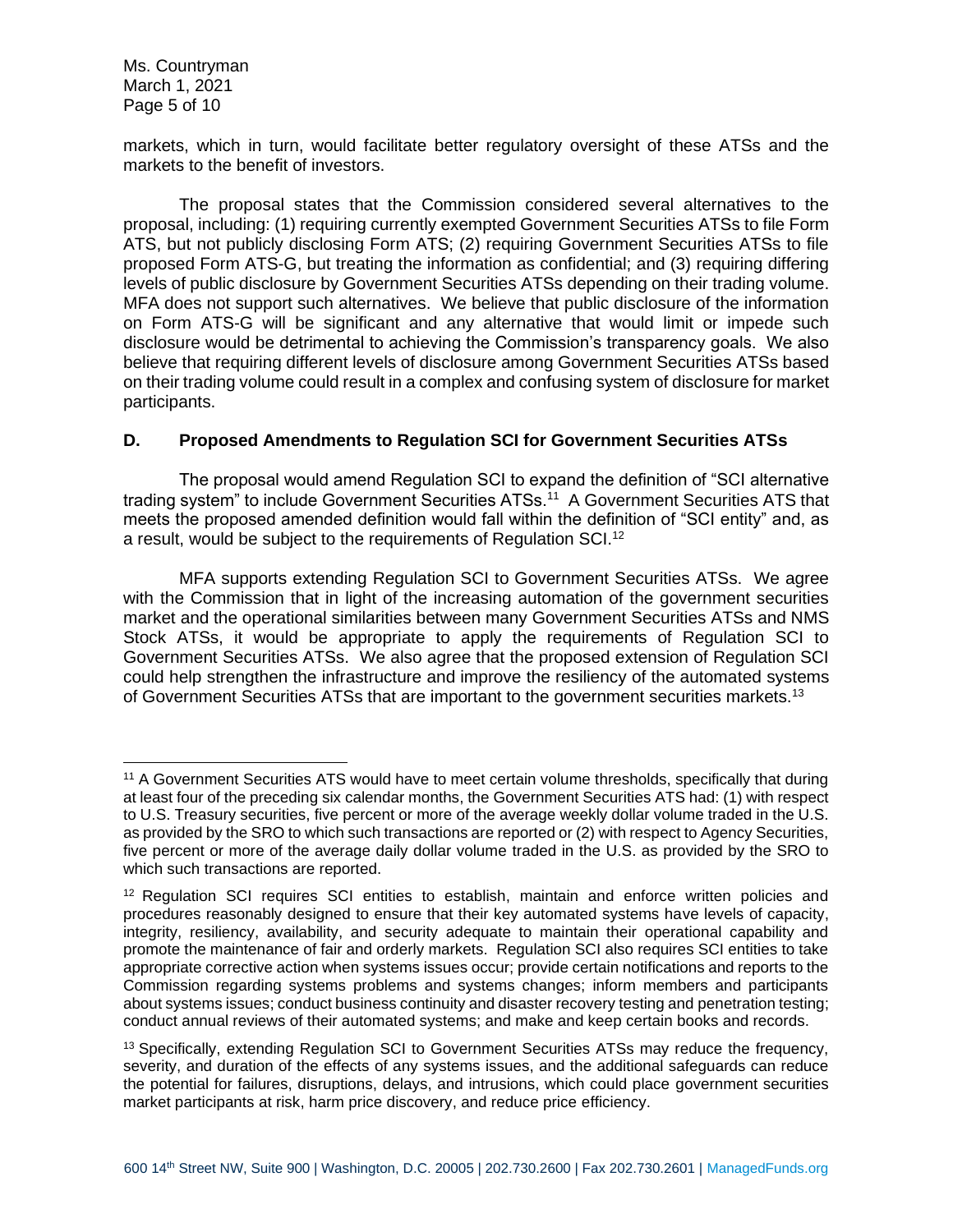Ms. Countryman March 1, 2021 Page 6 of 10

While we recognize that many Government Securities ATSs may have adopted system testing and control procedures similar to that required under Regulation SCI, we support putting a formalized regulatory framework in place through the expansion of Regulation SCI to ensure more effective Commission oversight. As the resiliency of the markets is critical to MFA and its members, we believe that market forces alone may be insufficient to significantly reduce systems issues in the market for trading and execution services in government securities.

# **E. Extending Regulation ATS Requirements to Other Government Securities Trading Venues**

As discussed above, MFA supports ensuring the efficient regulation of trading venues, as well as the robust disclosure and transparency of information to investors about the operation of such venues. In addition to Government Securities ATSs, however, we note that certain trading venues that utilize RFQ or streaming quote protocols in the cash Treasury market resemble multiple-to-multiple markets and are the source of significant trading volume.<sup>14</sup> We believe the Commission needs to further examine and review the oversight framework of government securities trading venues not covered by the proposed amendments to Regulation ATS to improve the efficiency and resiliency of the trading in government securities overall and to enhance the level of disclosure and transparency that investors receive on the operations of such venues.

We recognize that extending Regulation ATS broadly to other electronic trading venues or platforms is not the answer and that a "one size fits all" approach will not be effective or workable given the diversity of the types of trading venues, platforms and offerings available. For example, currently, MFA members trading in government securities enjoy the ability to efficiently utilize technology to achieve such trading, including negotiation and communication functions offered by some systems, the ability to use third-party software or in-house dashboards to manage quotes or trades, and the promotion of related innovations that we have seen in trading platforms and trading systems. Nevertheless, in order to ensure that similarly situated entities are treated similarly to ensure the efficiency and resiliency of trading in government securities, the Commission should review the appropriateness of similar regulation on trading venues that resemble multiple-to-multiple markets and have significant volume traded on them.

In addition, consistent with the preliminary recommendation of the Commission's Fixed Income Market Structure Advisory Committee (**"FIMSAC"**) Technology and Electronic Trading Subcommittee, we believe that the Commission should further examine the definition of "electronic trading" to assist in ensuring that any new regulation or framework, and expansion of the scope of Regulation ATS requirements, will cover the platforms and trading functionality that is necessary without having to fit a new regulatory framework for all types of trading platforms and trading systems within the current ATS definition.<sup>15</sup> Such a step would be beneficial to understand the type of activity that should be within the scope of any new

<span id="page-5-0"></span><sup>14</sup> *See, e.g.,* The Bond-Trading Revolution is Real This Time, Bloomberg Opinion, February 9, 2021, available at: [https://www.bloomberg.com/opinion/articles/2021-02-09/the-bond-trading-revolution-is](https://www.bloomberg.com/opinion/articles/2021-02-09/the-bond-trading-revolution-is-real-this-time?sref=HNEq4D41)[real-this-time?sref=HNEq4D41.](https://www.bloomberg.com/opinion/articles/2021-02-09/the-bond-trading-revolution-is-real-this-time?sref=HNEq4D41)

<sup>15</sup> *See* U.S. Securities and Exchange Commission, Fixed Income Market Structure Advisory Committee, Recommendation Regarding Defining "Electronic Trading" for Regulatory Purposes, October 5, 2020.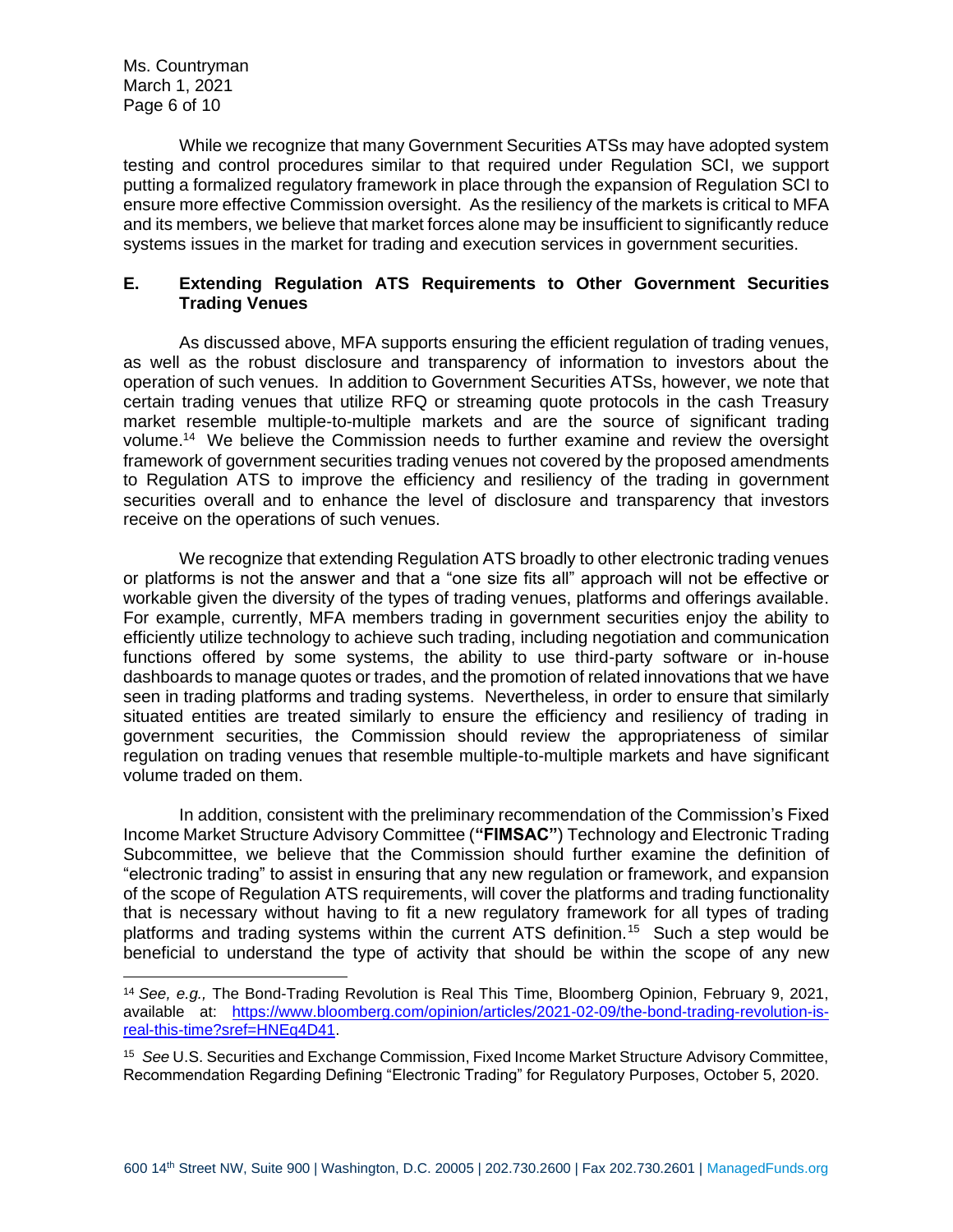Ms. Countryman March 1, 2021 Page 7 of 10

regulation and to ensure that there are no unintended consequences for users of such platforms and systems. 16

As the Commission examines the extension of, and applicability of, further regulation to government securities trading venues not covered by the proposal, MFA offers its assistance to the Commission on the types of platforms and systems being utilized by its members and the impact of further regulation on these trading venues.

#### **III. Concept Release on Electronic Corporate Bond and Municipal Securities Market**

The Commission is issuing a concept release, arising out of the work of FIMSAC, on the regulatory framework for electronic platforms that trade corporate debt and municipal securities.<sup>17</sup> Specifically, FIMSAC identified the disparate regulatory treatment to which credit and municipal bond trading platforms is subject based on differences in trading protocols or business models as an issue that needs to be addressed to improve the efficiency and resiliency of fixed income electronic trading.<sup>18</sup>

In addition to a review of the general regulatory framework, as noted above, FIMSAC also recently recommended that the Commission consider defining "electronic trading" for consistent regulatory application and reporting purposes.<sup>19</sup> FIMSAC also recommended that the Commission establish industry standards for reporting "electronic trade volumes" that addresses current inconsistencies relating to, among other things, ATS functionality, singlecounting versus double-counting, and the treatment of "give-up" trades for settlement.

MFA supports the goals of the concept release, and an examination of whether the current regulatory framework for electronic trading in the corporate bond and municipal securities markets promotes the growth of fair and efficient electronic markets, protects

<sup>19</sup> *Supra,* note [15.](#page-5-0)

<sup>&</sup>lt;sup>16</sup> We believe the same principles identified by FIMSAC in recommending the review in the concept release of the extension of regulation to certain trading venues and trading systems not currently subject to Regulation ATS used in the corporate and municipal bond markets applies to the government securities markets. These include: (i) ensuring that the regulatory framework best promotes the growth of fair and effective fixed income electronic trading markets, and (ii) ensuring that no regulatory gaps or inconsistencies in the application of such regulation exist that increase the potential for investor harm, systemic risk or unfair competition.

<sup>17</sup> *See* U.S. Securities and Exchange Commission, Fixed Income Market Structure Advisory Committee, Recommendation for the SEC to Review the Framework for the Oversight of Electronic Trading Platforms for Corporate and Municipal Bonds, July 16, 2018.

<sup>&</sup>lt;sup>18</sup> Specifically, FIMSAC recommended that the SEC, FINRA and MSRB form a joint working group to conduct a review of the regulatory framework for oversight of electronic trading platforms used in the corporate and municipal bond markets: (i) to ensure that the regulatory framework best promotes the growth of fair and effective fixed income electronic trading markets; (ii) to ensure that no regulatory gaps or inconsistencies in the application of such regulation exist that increase the potential for investor harm, systemic risk or unfair competition; (iii) to consider whether Regulation ATS (and any other applicable rules) should be amended to account for differences in protocols and market structures commonly used to trade fixed income as compared to equities; (iv) to ensure that regulation is not unfairly promoting or impeding specific trading protocols and business models over others; and (v) to consider whether any existing regulation impacting the fixed income electronic trading markets is unnecessary from a costbenefit perspective.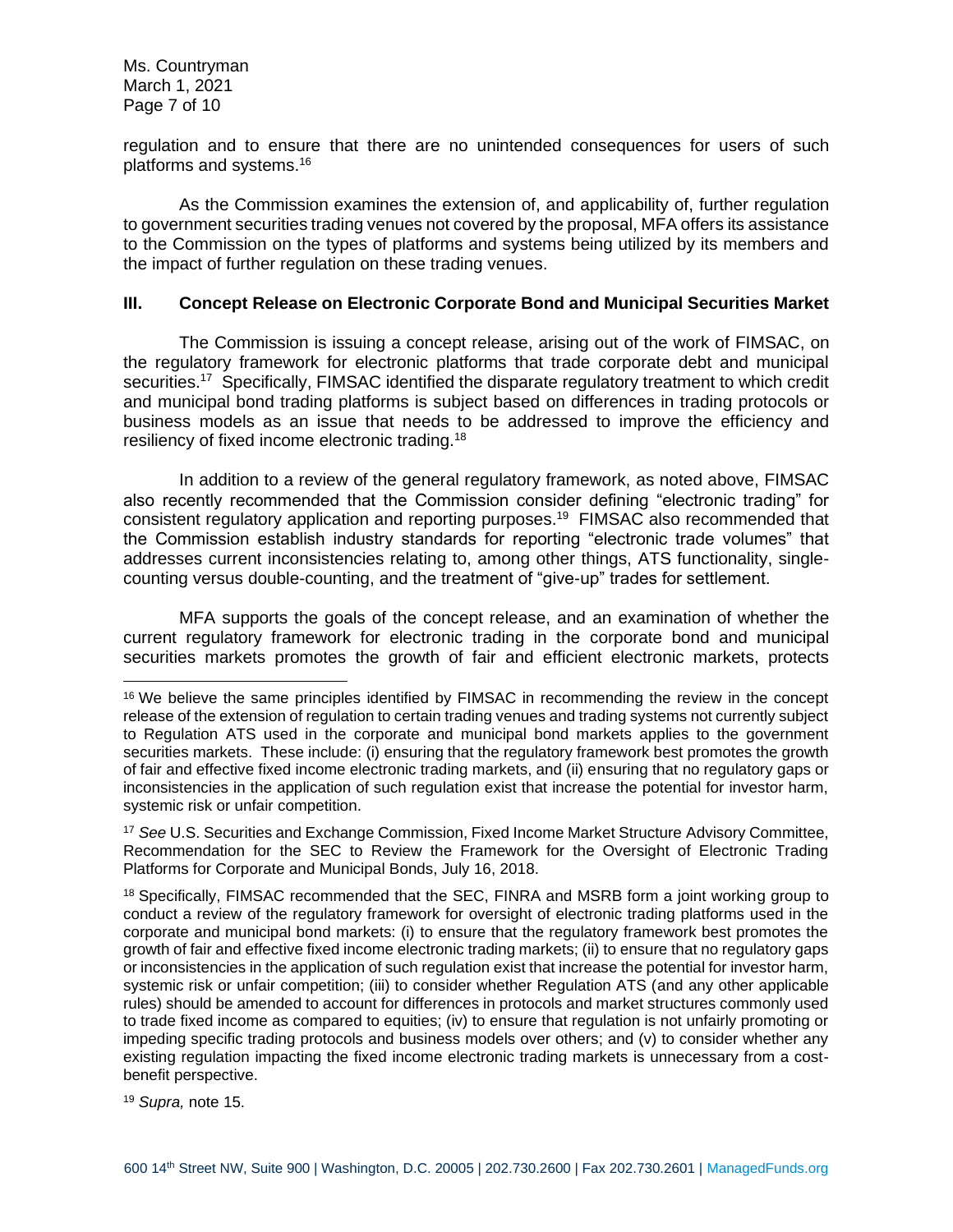Ms. Countryman March 1, 2021 Page 8 of 10

investors, and does not unfairly promote or impede specific trading protocols or business models. The concept release should help spur discussions around any necessary reforms.

#### **A. Oversight of Corporate Bond and Municipal Securities Electronic Trading Venues**

The classification of platforms as ATSs is based on whether a trading platform furnishes services commonly performed by registered stock exchanges.<sup>20</sup> As the Commission and FIMSAC have noted, the definition of an ATS in Regulation ATS, as well as significant aspects of the Regulation ATS rules, largely reflect the trading practices of the equity markets. $21$ 

As with trading venues discussed above in the government securities markets, MFA believes that there is a need to step back and reexamine the regulatory structure for those trading venues operating across the corporate and municipal bond markets. It is important that the Commission and other regulators have adequate oversight of entities that play a significant role in the trading of fixed income securities but that may not meet the definition of an exchange or an ATS. The same concerns motivating the Reg ATS proposal and some of the FIMSAC initiatives, *e.g.*, operational transparency, system resiliency, and fair access, also apply to these types of entities. We therefore are open to examining the extension of Regulation ATS (or certain portions thereof as necessary and applicable) and/or similar regulations to trading platforms and trading systems in the corporate bond and municipal securities markets that are not currently subject to these rules.

With that said, as with government securities, redefining the regulatory regime for corporate bond and municipal securities trading venues will be no easy task, particularly given the diversity of the types of fixed income securities, and the various types of trading venues and offerings available for these securities. The Commission must be careful in implementing any reforms to the oversight of corporate bond and municipal securities trading venues to ensure that there are no unintended consequences for investors, such as the reduction in the availability of the types of platforms that MFA members and other investors utilize to effect transactions in these securities.

For example, FIMSAC noted that, as a practical matter, electronic RFQ platforms for corporate and municipal bonds are excluded from Regulation ATS based on the characteristics of the RFQ trading protocol, and therefore a large fraction of the corporate and municipal bond volumes that trade electronically today occurs on platforms regulated only as broker-dealers.

<sup>&</sup>lt;sup>20</sup> Exchange Act Rule 3b-16(a) sets forth a functional test of whether a system meets the definition of an exchange. Specifically, Rule 3b-16(a) provides that an organization, association, or group of persons meets the Exchange Act definition of "exchange" if it: (1) brings together the orders for securities of multiple buyers and sellers; and (2) uses established, non-discretionary methods (whether by providing a trading facility or by setting rules) under which such orders interact with each other, and the buyers and sellers entering such orders agree to the terms of a trade.

 $21$  An ATS is generally defined as "any organization, association, person, group of persons, or system: (1) that constitutes, maintains, or provides a market place or facilities for bringing together purchasers and sellers of securities or for otherwise performing with respect to securities the functions commonly performed by a stock exchange within the meaning of Rule 3b-16 under the Exchange Act; and (2) that does not (i) set rules governing the conduct of subscribers other than the conduct of such subscribers trading on such organization, association, person, group of persons, or system, or (ii) discipline subscribers other than by exclusion from trading."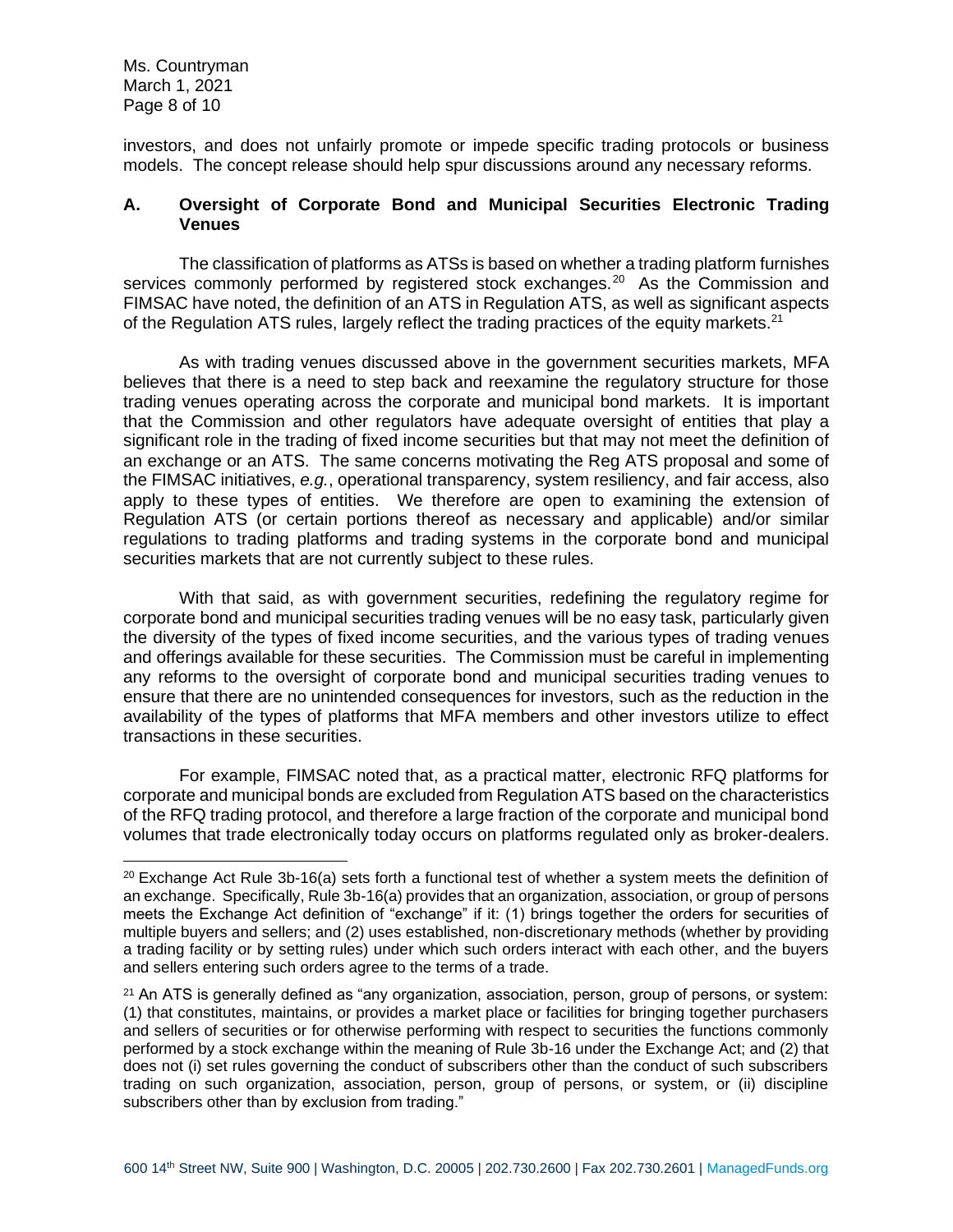Ms. Countryman March 1, 2021 Page 9 of 10

RFQ platforms and similar systems can play an important role for MFA members and other investors in the trading process for corporate bonds and municipal securities. Any reforms in this area, including guidance on the operation of such systems and whether negotiation and communication functions typically offered by these systems would be considered to be performing exchange functions, or what is considered an "order" under Rule 3b-16(a), should therefore be carefully considered.

The concept release also requests comment on several questions relating to the transparency of information regarding fixed income electronic trading venues. Among these, the Commission requests comment whether broker-dealers offering customers protocols or facilities to buy and sell fixed income securities that would not meet the Exchange Act definition of "exchange" should otherwise be subject to the same operational transparency rules as ATSs (and therefore file a form with the Commission similar to the confidential Form ATS or the public Form ATS-N for NMS Stock ATSs). As an alternative, the Commission requests comment whether it should extend the transparency requirements under proposed Form ATS-G to non-ATS trading venues for government securities.

Ensuring the robust disclosure and transparency of information to investors about the operations of trading venues, and the trading process in general, is an important goal for MFA and its members to facilitate providing important information regarding how orders are handled and any potential conflicts of interest that may arise vis-à-vis trading counterparties. As with the application and/or extension of the regulatory regime to certain fixed income trading venues or systems, subjecting these entities to certain transparency requirements will entail careful consideration to ensure that there are no unintended consequences for investors. In addition, certain of these trading venues or systems already provide, upon request, information to investors and other market participants about their operations. With that said, increasing accessibility to and standardizing information regarding the operations and activities of these types of venues can prove beneficial to investors, *e.g.*, by helping investors make more informed decisions about where to send their orders to achieve their trading or investment objectives. MFA therefore supports an examination whether such systems should be subject to similar operational transparency requirements for broker-dealers, securities exchanges, or ATSs.

## **B. Industry Standards for Reporting "Electronic Trade Volumes"**

In addition to increased transparency around the operation of certain trading venues, FIMSAC recommended that the Commission establish industry standards for reporting "electronic trade volumes." Specifically, FIMSAC noted that no consistent standard exists for publicly reporting electronic trading volumes across the trading platforms currently trading corporate and municipal bonds. In addition, in some cases, the trading and settlement protocols of the varying platforms also impact the volumes that they and dealers report to TRACE. As a result, volumes are reported inconsistently.

MFA supports examining ways to make the reporting of electronic trading volume on platforms trading corporate bonds and municipal securities more consistent and robust, including establishing industry standards for electronic trade reporting that address the current inconsistencies relating to ATS functionality, single-counting versus double-counting, and the treatment of "give-up" trades for settlement. As FIMSAC noted in its recommendation, market participants require reliable and consistent data on electronic trading volumes to best understand where they can find liquidity and the inconsistencies in current reporting practices